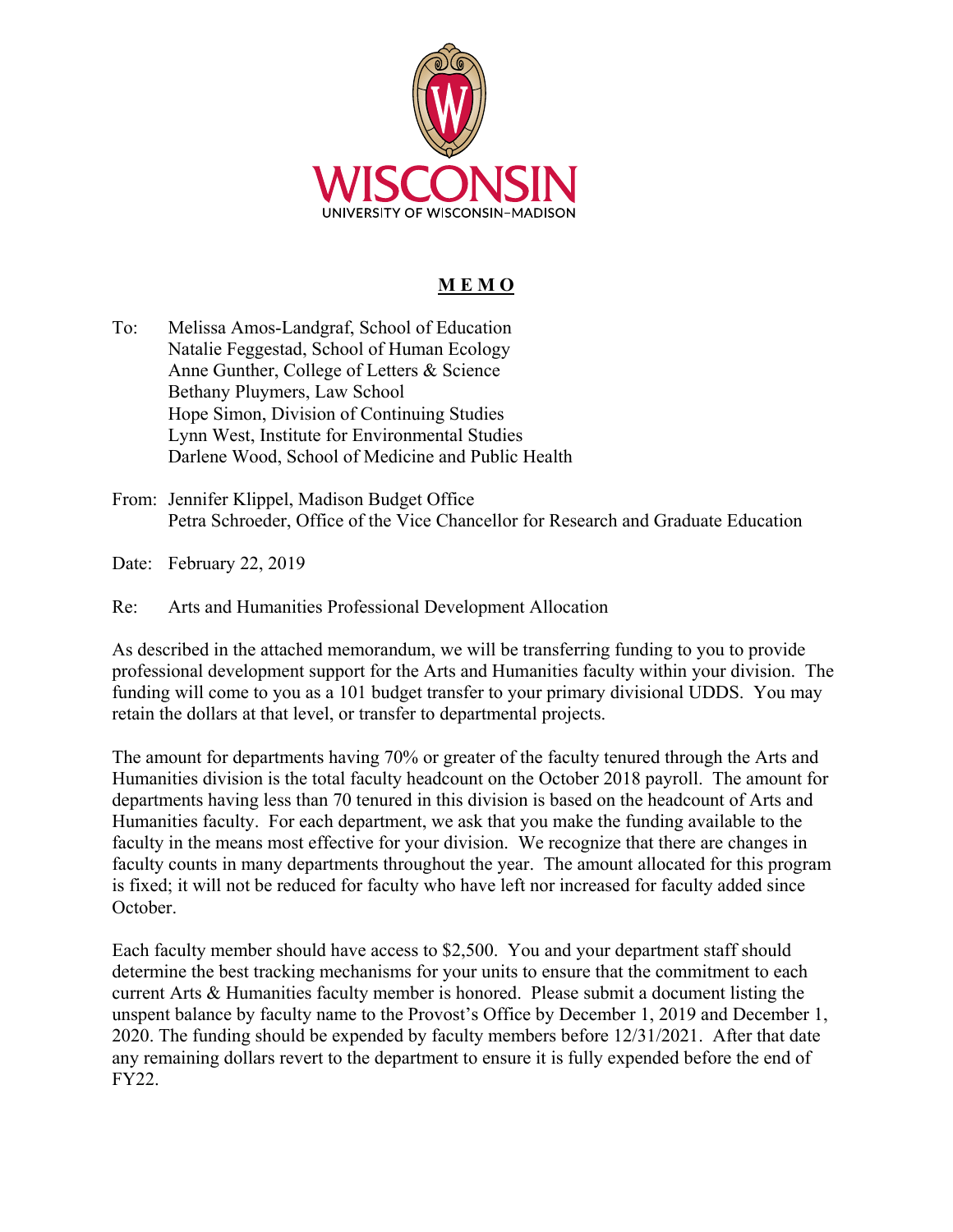All costs allowable on fund 101, except faculty salary, are acceptable costs for this allocation. Please advise your departmental staff on use of the funding and mechanisms for expenditures. If you have any questions related to the allocation to your division, please contact Jennifer Klippel or Petra Schroeder.

Cc: Michael Bernard-Donals, Office of the Provost Eden Inoway-Ronnie, Office of the Provost Laurie Mayberry, Office of the Provost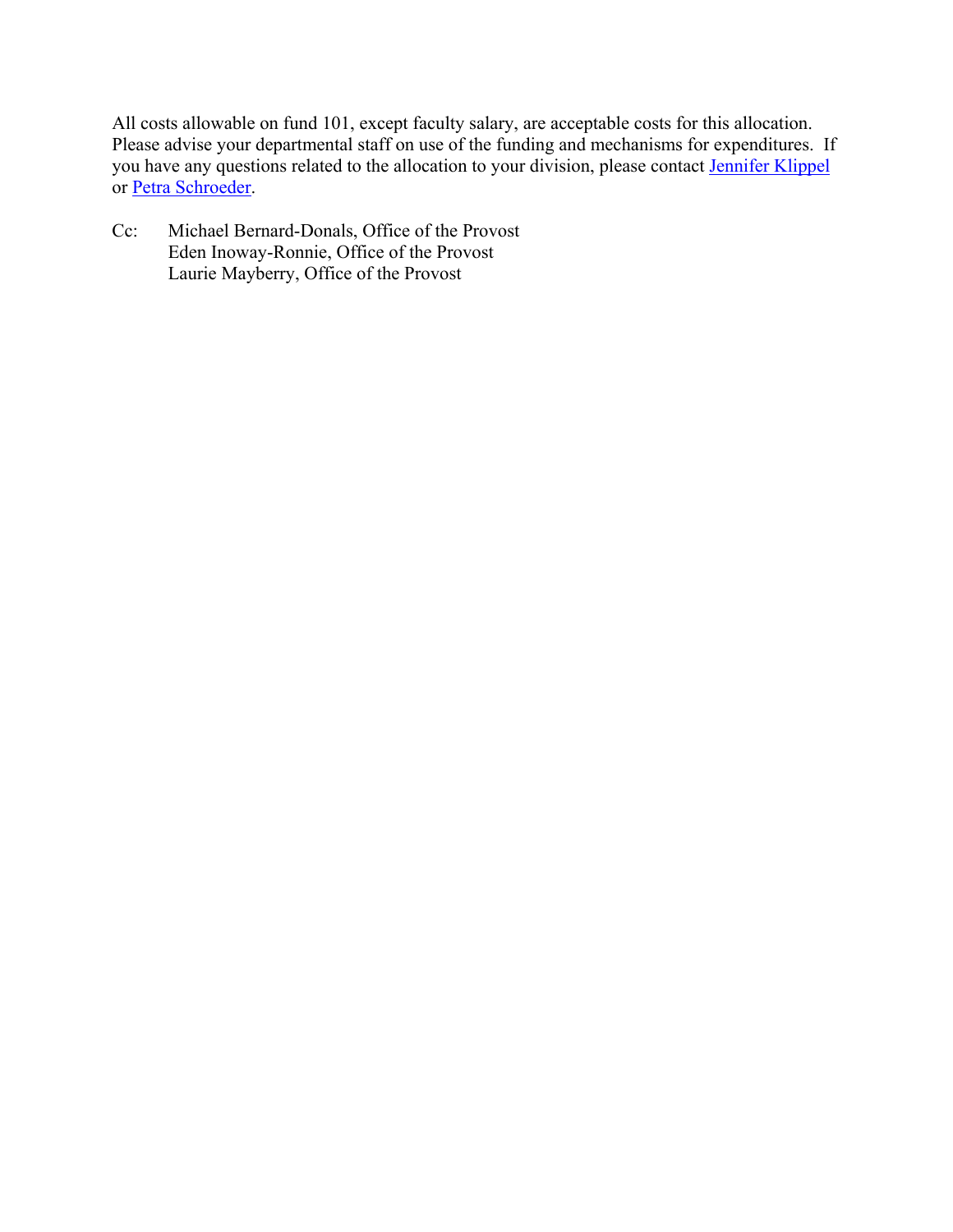## **Arts and Humanities Professional Development Allocation Calculation**

| <b>UDDS</b> | $A$ . Departments with 1070 or Greater Axert Fopulation<br><b>Department Name</b> | Department           | $(a)$ \$2,500 |
|-------------|-----------------------------------------------------------------------------------|----------------------|---------------|
|             |                                                                                   | <b>Faculty Count</b> |               |
| A1762       | <b>EDUC/DANCE</b>                                                                 | 9                    | 22,500        |
| A1792       | EDUC/THEATRE & DRAMA                                                              | $\overline{7}$       | 17,500        |
| A4806       | L&S/AFRICAN CULTURAL STUDIES                                                      | $\tau$               | 17,500        |
| A4809       | L&S/ART HISTORY/ART HIST                                                          | 12                   | 30,000        |
| A4817       | L&S/CLASSIC&ANCIENT NR EAST ST                                                    | 10                   | 25,000        |
| A4819       | L&S/COMPARATIVE LIT/COMP LIT                                                      | 8                    | 20,000        |
| A4821       | L&S/ASIAN LANGUAGES & CULTURES                                                    | 16                   | 40,000        |
| A4824       | L&S/ENGLISH/ENGLISH                                                               | 38                   | 95,000        |
| A4826       | L&S/FRENCH & ITALIAN/FRNCH&ITL                                                    | 17                   | 42,500        |
| A4833       | <b>L&amp;S/CTR FOR JEWISH STUDIES</b>                                             | $\mathfrak{Z}$       | 7,500         |
| A4834       | L&S/RELIGIOUS STUDIES PROG                                                        | $\mathbf{1}$         | 2,500         |
| A4852       | L&S/LANGUAGE SCIENCES PROGRAM                                                     | 4                    | 10,000        |
| A4860       | L&S/MEADWITTER SCHOOL OF MUSIC                                                    | 33                   | 82,500        |
| A4865       | L&S/PHILOSOPHY/PHILOSOPHY                                                         | 17                   | 42,500        |
| A4870       | L&S/GERMAN NORDIC & SLAVIC                                                        | 29                   | 72,500        |
| A4885       | L&S/SPANISH & PORT/SPAN&PORT                                                      | 24                   | 60,000        |
| A1710       | EDUC/ART                                                                          | 30                   | 75,000        |
| A4838       | L&S/HISTORY/HISTORY                                                               | 50                   | 125,000       |
| A5331       | SMPH/MED HIST/HIST OF MD                                                          | 9                    | 22,500        |
| A4808       | L&S/AFRO-AM STUDIES/AFRO-AM ST                                                    | $\overline{7}$       | 17,500        |
| A4814       | L&S/COMMUN ARTS/COMM ART                                                          | 22                   | 55,000        |
| A4896       | L&S/GENDER & WOMEN'S STUDIES                                                      | 10                   | 25,000        |
|             | subtotal                                                                          | 363                  | 907,500       |

## **A. Departments with 70% or Greater A&H Population**

## **B. Departments with Less than 70% A&H Population**

| <b>UDDS</b> | <b>Department Name</b>        | <b>A&amp;H</b> Faculty | $(a)$ \$2,500 |  |
|-------------|-------------------------------|------------------------|---------------|--|
|             |                               | Count                  |               |  |
| A9388       | DCS/LIB ART & APP ST/LAAS     |                        | 5,000         |  |
| A4894       | L&S/PLANNING & LANDSCAPE ARCH |                        | 12,500        |  |
| A4039       | MSN/ENV ST/ACADEMIC PROGS     |                        | 7,500         |  |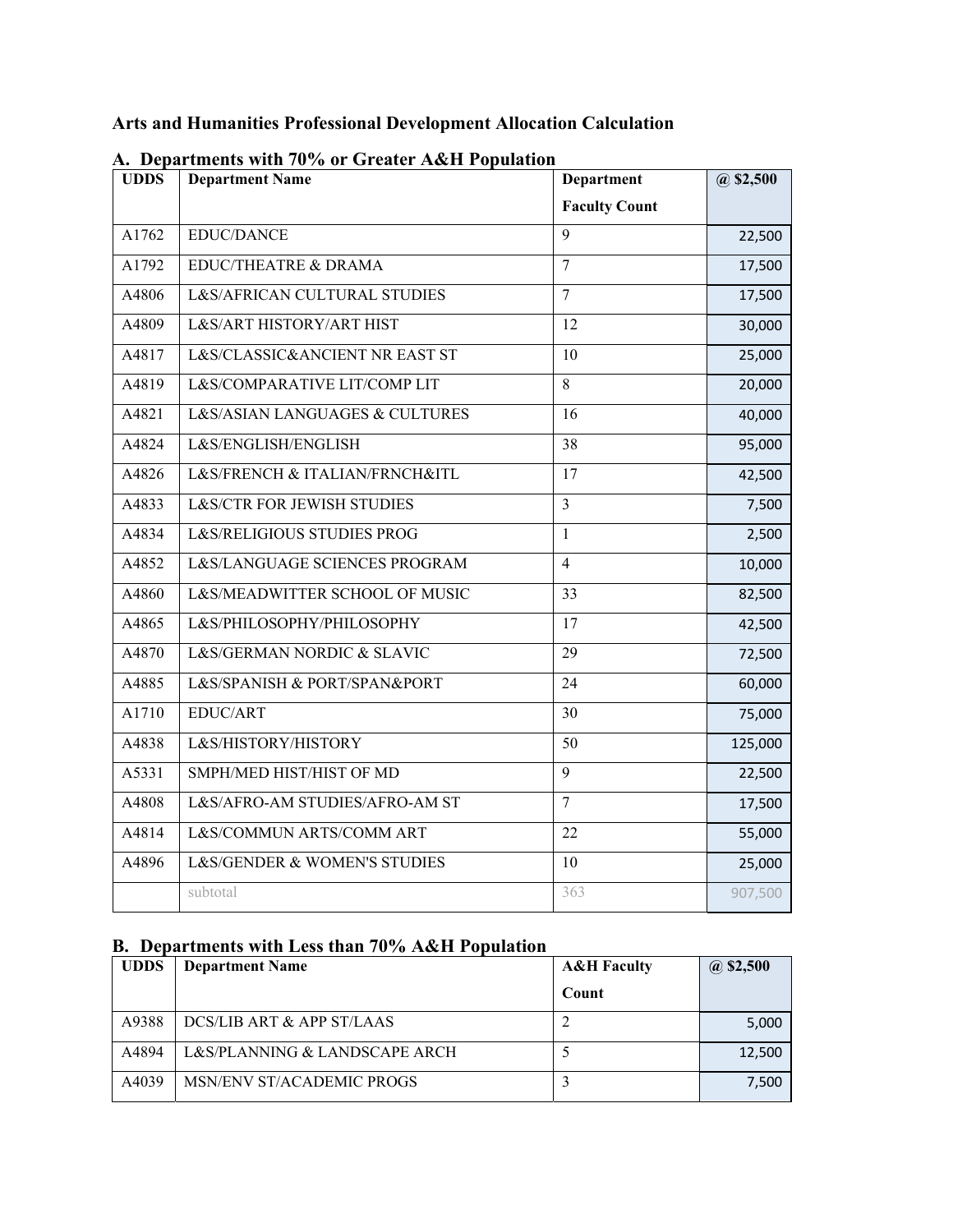| A4851 | L&S/THE INFORMATION SCHOOL     | 2  | 5,000  |
|-------|--------------------------------|----|--------|
| A2710 | SOHE/GENERAL ADMINISTRATION    | 9  | 22,500 |
| A4807 | L&S/ANTHROPOLOGY/ANTHRO        | 2  | 5,000  |
| A1720 | EDUC/CURRIC & INSTR            |    | 5,000  |
| A4849 | L&S/JOURN & MASS COM/JN & MASS |    | 2,500  |
| A4829 | L&S/GEOGRAPHY/GEOGRAPHY        |    | 2,500  |
| A4510 | LAW/LAW SCHOOL/LAW SCHOOL      |    | 2,500  |
|       | subtotal                       | 28 | 70,000 |